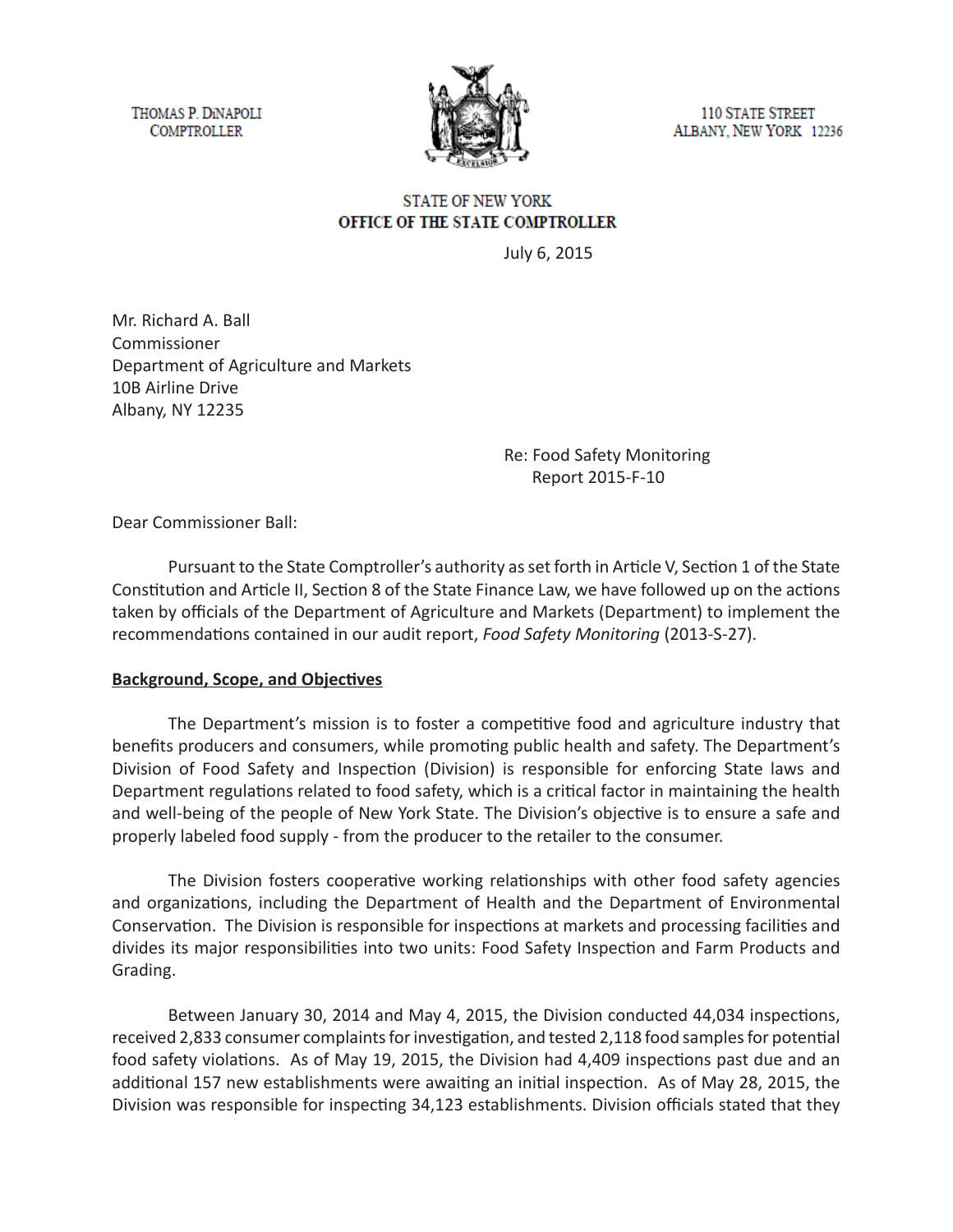currently have a staff of 78 inspectors and would need to complete 41,266 inspections per year in order to account for re-inspections and achieve their inspection goals.

Our initial audit report was issued on January 30, 2014 and covered the period of April 1, 2011 through September 18, 2013. The objective was to determine whether the Department adequately monitors the processing, distribution, and sale of food products in New York State. During the original audit, we found that the Division was unable to meet the demands of its inspection frequency schedule, and identified instances of both existing and new establishments preparing food prior to obtaining the required inspection as a result. In addition, the Division's staff of 82 inspectors was below the level recommended by the U.S. Food and Drug Administration and the Division lacked formal performance measurement systems.

The objective of our follow-up was to assess the extent of implementation, as of May 28, 2015, of the three recommendations included in our initial audit report.

### **Summary Conclusions and Status of Audit Recommendations**

Department officials made significant progress in addressing the problems we identified in the initial audit. Of the three prior audit recommendations, two were implemented and one was partially implemented.

### **Follow-Up Observations**

# **Recommendation 1**

*Establish performance measures for food inspection activities, including Department-wide policy governing such things as work scheduling and time allowances for local travel.*

Status *-* Partially Implemented

Agency Action *-* The Division is currently working on developing 28 Standard Operating Procedures (SOPs), which both address our recommendations as well as improve the Division's overall quality management system. The Division hopes to have the SOPs completed by July 2016. Thus far, the Division has issued two SOPs concerning consumer complaints and timeliness of report submissions. These two procedures established reporting timelines for critical areas and timeframes for investigation of consumer complaints, which range from one to 90 days, depending on the severity as it relates to public health.

The Division has also implemented a policy outlining expectations for staff time spent working at one's official station (i.e., not in the field performing inspections). The policy establishes a goal of between one and two hours each day for work performed at an inspector's official station and requires inspectors to obtain supervisory approval if they need to work more than three hours during a day at their official station or regional office.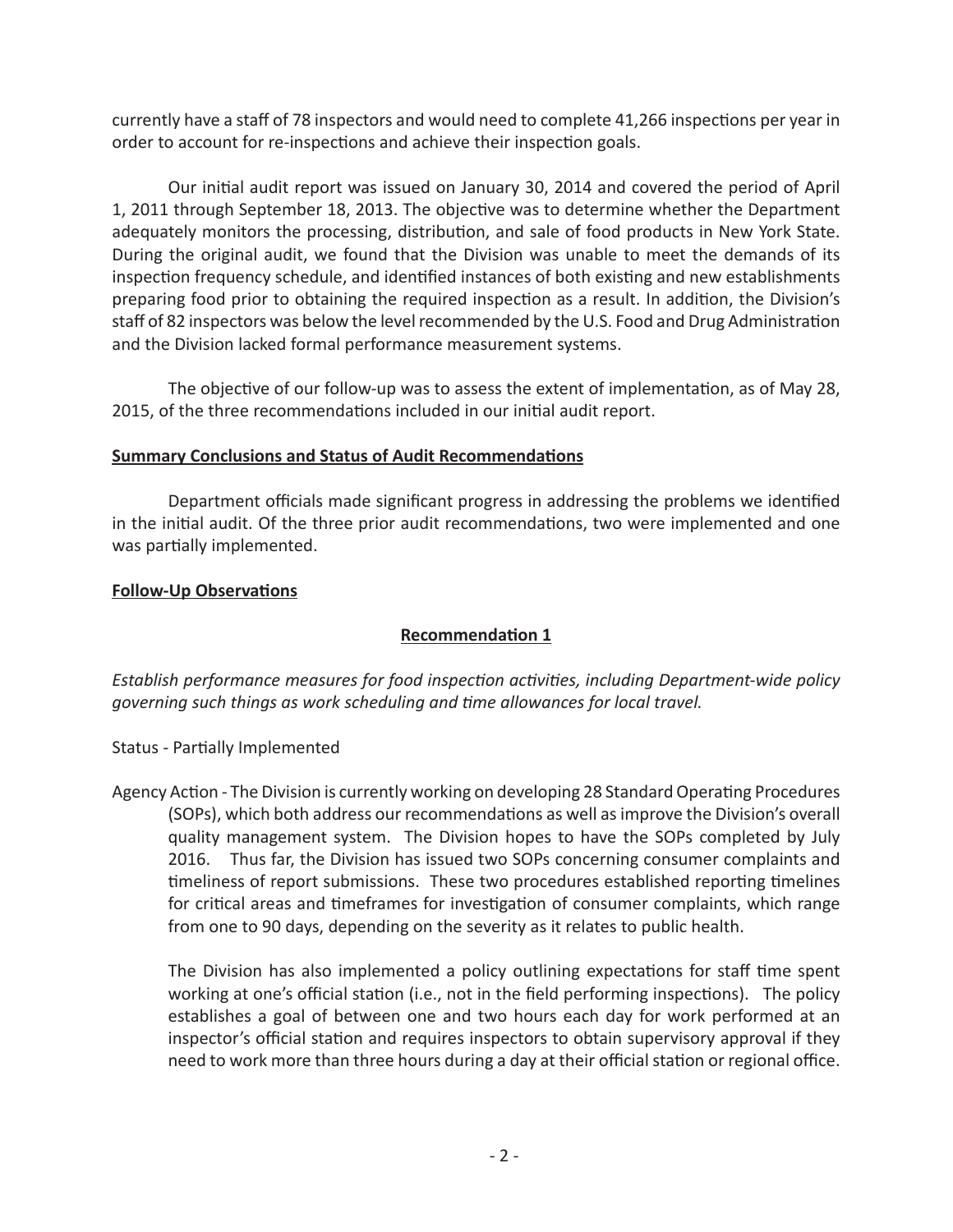Division officials stated that due to the geographic diversity and nature of their responsibilities, it is impractical to meaningfully establish specific Division-wide performance metrics. They cite the varied length of time necessary to conduct inspections based on key factors, including establishment size, sanitary conditions at the firm, and the variety of processing options. However, as a compensating control, officials stated supervisors are responsible for auditing each inspector's daily log at least once a month and comparing inspectors' reports to their daily logs.

## **Recommendation 2**

*Establish procedures to further prioritize and ensure timely completion of inspections of new establishments.*

### Status *-* Implemented

Agency Action *-* The Division uses a database to manage inspection workload. The database allows inspectors to check for new establishments daily. Inspectors are required to visit new establishments within two weeks of their entry into the database. Office of Information Technology Services staff also use the database to produce monthly reports of establishments in need of an initial inspection. These reports are monitored by supervisors who work with inspectors to ensure timely inspections of new establishments are conducted. In addition, new establishment numbers are now issued in order, which makes it easier to identify which establishments have been waiting the longest for an inspection.

### **Recommendation 3**

*Increase efforts to provide coordinated real-time access to data among divisions and obtain training on how to use that data to perform necessary analytics to monitor performance, including activities such as inspections and complaint response.*

### Status *-* Implemented

Agency Action - The Division has developed pivot tables and queries to facilitate the analysis of data and the monitoring of inspection activities through reports that are generated every six months and shared with supervisors. The reports track the number of instances, and timeliness, for certain activities conducted by inspectors, such as deficiencies noted and food samples taken. Supervisors use the data to monitor and identify those inspectors who are in need of improvement and create a training plan for them. Currently, supervisors do not have the access or knowledge to run queries on their own to perform analysis of the regions for which they are responsible. However, the Division is working toward making this access available. Once supervisors are provided access, it should facilitate earlier identification of problem patterns and other potential issues.